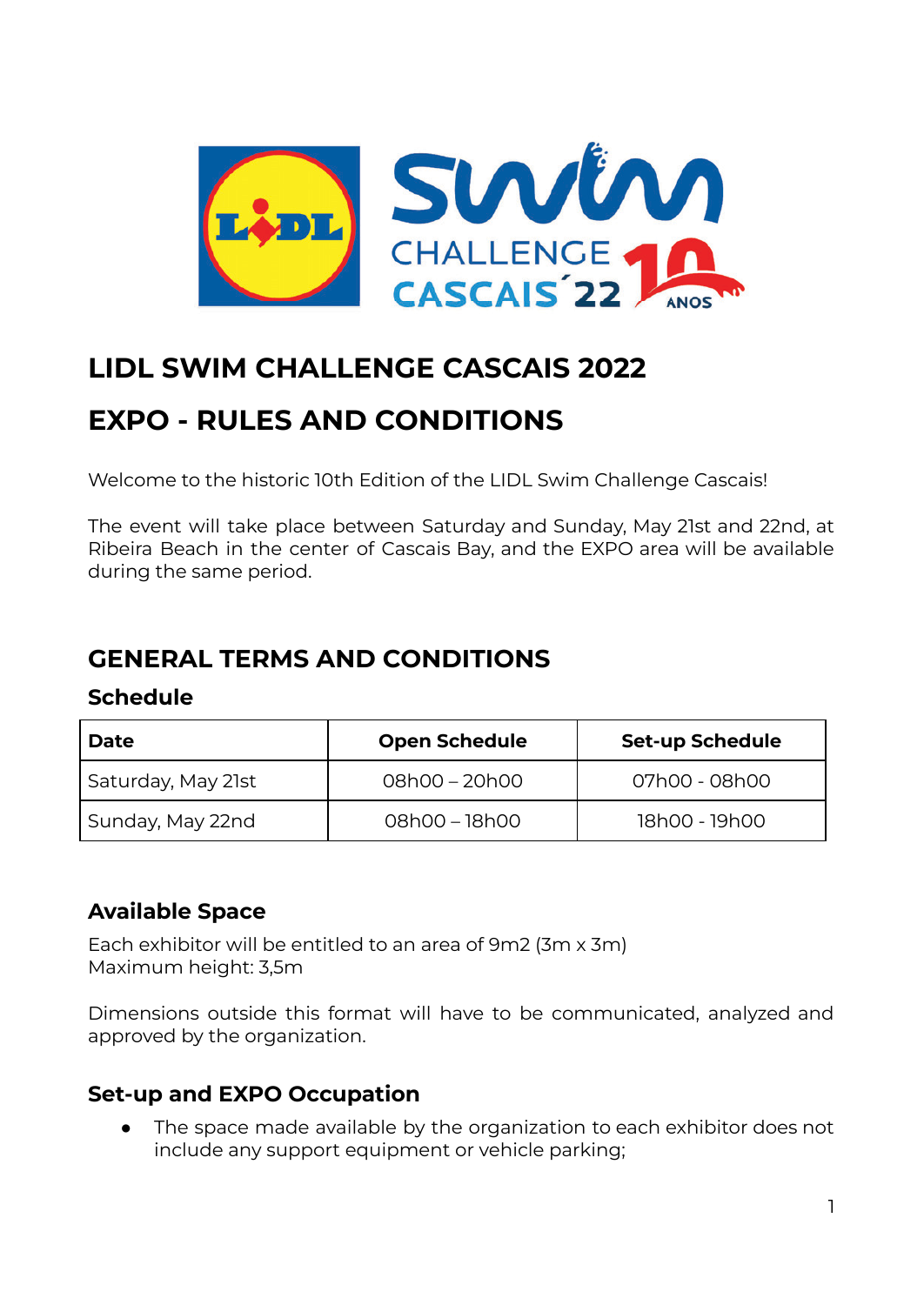

- The set-up of each exhibitor will only be authorized after confirmation of payment of the space reservation;
- Set-up will be on Saturday, May 21st, between 7am and 8am;
- No assembling or disassembling of the space is allowed during the EXPO area working period;
- Dismantling of exhibitors will be on Sunday, May 22, between 6:00 PM and 8:00 PM;
- The spaces used by exhibitors must be left in perfect condition (street curbside), clean, and completely empty. Otherwise, the exhibitor will be held responsible and will have to pay the costs involved in the recovery and/or cleaning of the public road;
- The use of stakes is not allowed. Tents must be attached using weights which are the exhibitor's responsibility according to the tent used.
- Exhibitors may not promote their brand outside their reserved space or another location previously agreed upon with the organization.
- Any equipment placed outside the tent, such as but not limited to, flags, banners, posters, etc., must be approved by the organization.

## **Registration Date Limit & Reservation Policy**

Registration for the EXPO area ends May 13th 2022 and is available exclusively at **swim-challenge.com.**

The choice of space is on a first-come, first-served basis.

If available spaces sell out before the deadline, registrations will be closed.

## **Reimbursement Policy**

There is no refund for registration fees paid, after 100% of the fee has been paid.

#### **Payment Terms**

Once the registration is approved by the organization, an invoice will be made available.

Payment must be made within one week after receipt of the invoice, by bank transfer, sending proof of payment by email.

The space is only reserved after payment.

If payment is not made within 1 week after the invoice is sent, registration will be canceled.